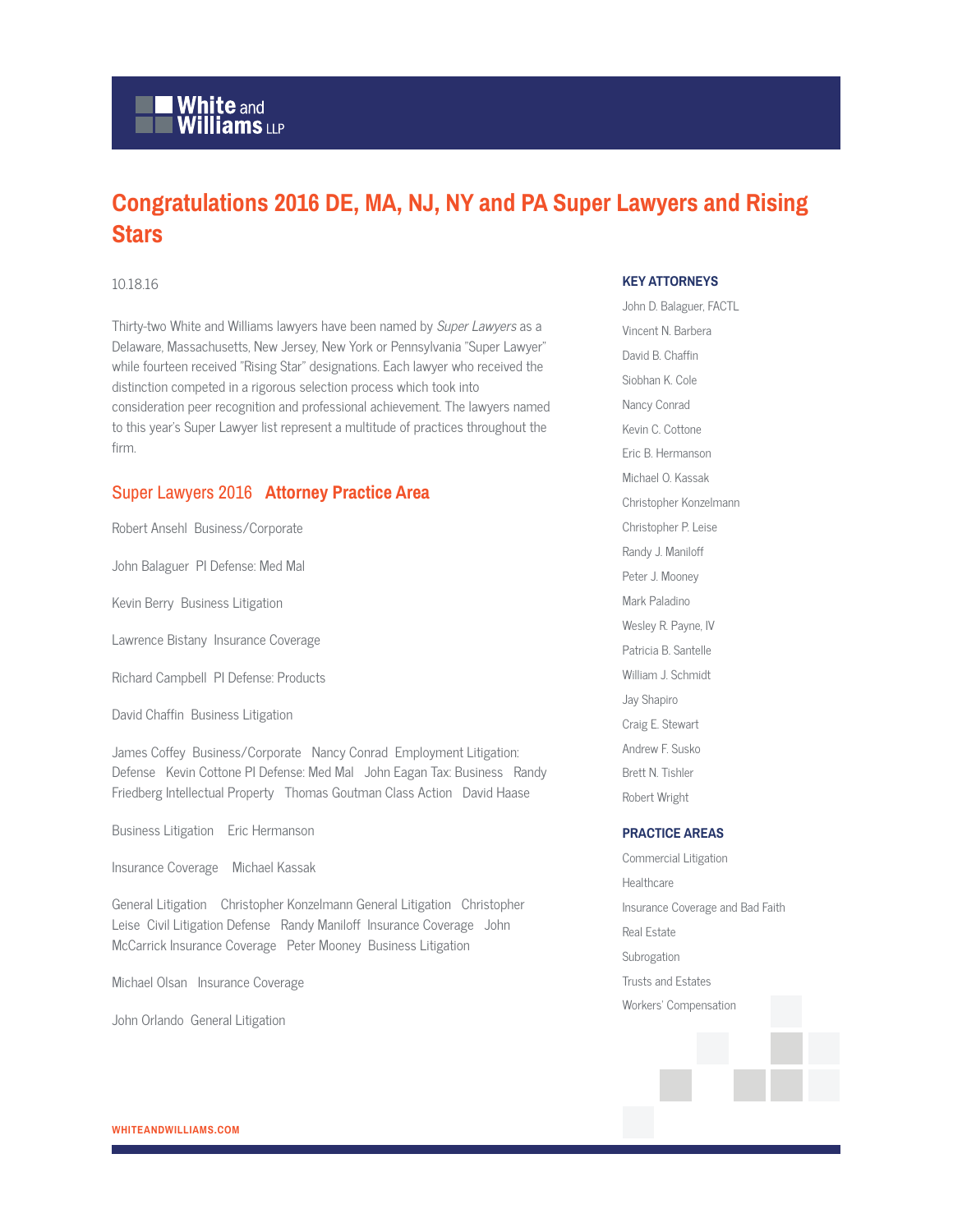

Wesley Payne Insurance Coverage Daryn Rush Insurance Coverage Anthony Salvino Workers' Comp Patricia Santelle Insurance Coverage William Schmidt Insurance Coverage Jay Shapiro Business Litigation Craig Stewart Business Litigation Andrew Susko Civil Litigation Defense Gale White Insurance Coverage Robert Wright Insurance Coverage

#### Rising Stars 2016

**Attorney**

**Practice Area** Vincent Barbera Business Litigation Edward Beitz PI Med Mal: Defense Diana Chang Civil Litigation Defense Siobhan Cole

Business Litigation

Sarah Connelly